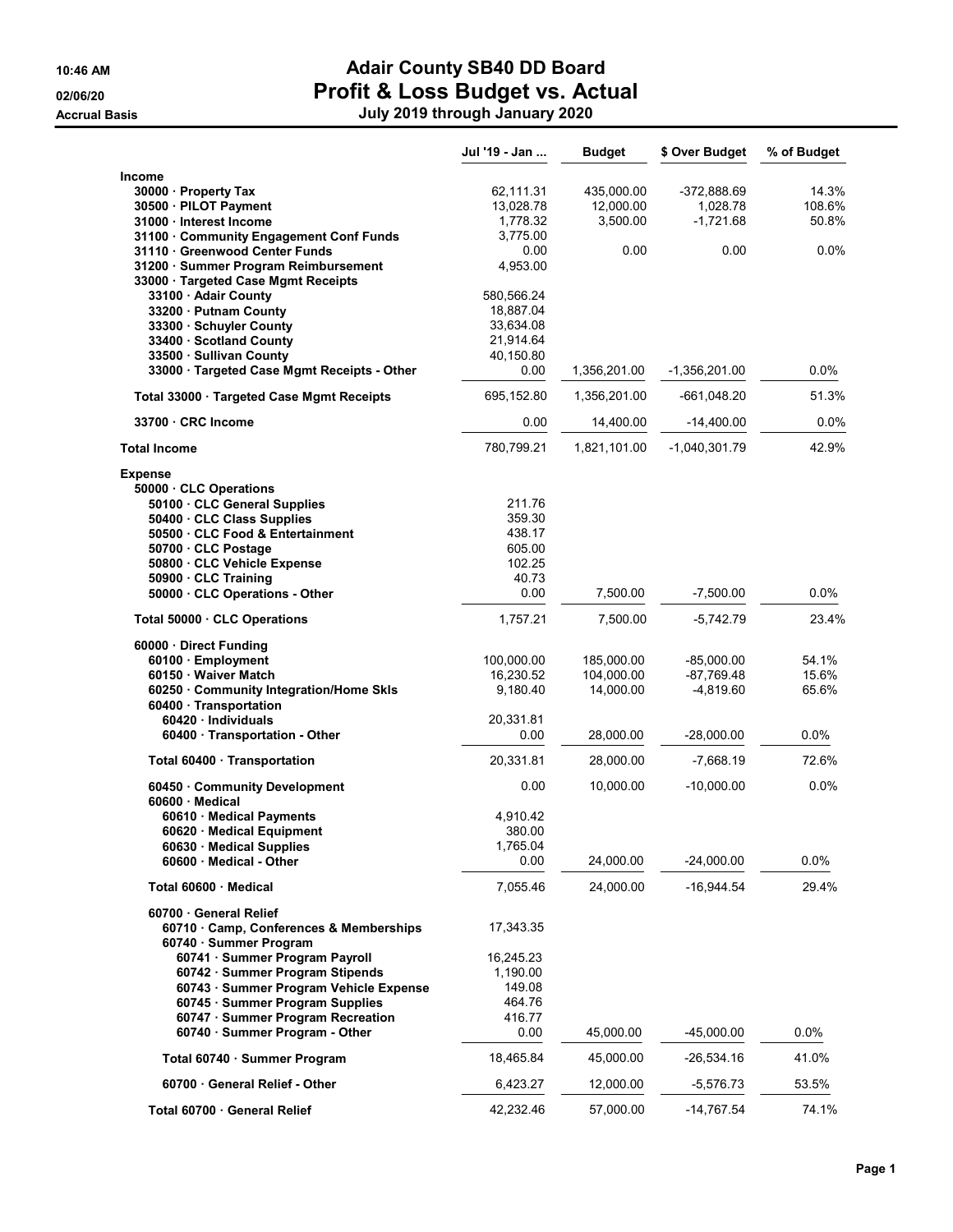**Accrual Basis** 

## 10:46 AM **Adair County SB40 DD Board** 02/06/20 **Profit & Loss Budget vs. Actual**

|  |  |                                |  | om & Looo Daagot vo. Aott |
|--|--|--------------------------------|--|---------------------------|
|  |  | July 2019 through January 2020 |  |                           |

|                                                                                                                                                             | Jul '19 - Jan                                        | <b>Budget</b>         | \$ Over Budget              | % of Budget   |
|-------------------------------------------------------------------------------------------------------------------------------------------------------------|------------------------------------------------------|-----------------------|-----------------------------|---------------|
| 60800 · Temporary Residential Supports                                                                                                                      | 2,215.17                                             | 3,000.00              | -784.83                     | 73.8%         |
| Total 60000 · Direct Funding                                                                                                                                | 197,245.82                                           | 425,000.00            | $-227,754.18$               | 46.4%         |
| 60950 CRC Expense<br>61000 · Funding to Other Counties<br>61100 · Funding to Putnam County                                                                  | 0.00<br>1,379.91                                     | 9,000.00              | $-9,000.00$                 | 0.0%          |
| 61200 · Funding to Schuyler County<br>61300 · Funding to Scotland County<br>61400 · Funding to Sullivan County<br>61000 · Funding to Other Counties - Other | 9,050.70<br>1,104.97<br>6,483.16<br>0.00             | 35,000.00             | $-35,000.00$                | $0.0\%$       |
| Total 61000 · Funding to Other Counties                                                                                                                     | 18,018.74                                            | 35,000.00             | -16,981.26                  | 51.5%         |
| 70000 · Targeted Case Mgmt Expense                                                                                                                          |                                                      |                       |                             |               |
| 75000 · Sullivan County<br>75160 Translation Services                                                                                                       | 31.25                                                |                       |                             |               |
| Total 75000 · Sullivan County                                                                                                                               | 31.25                                                |                       |                             |               |
| Total 70000 · Targeted Case Mgmt Expense                                                                                                                    | 31.25                                                |                       |                             |               |
| 80000 · Programming - Indirect<br>80500 · Accreditation<br>81000 · Board Expense                                                                            | 0.00<br>454.00                                       | 10,000.00<br>2,000.00 | $-10,000.00$<br>$-1,546.00$ | 0.0%<br>22.7% |
| 82000 Governmental Relations<br>83000 Conferences/Workshops<br>83200 Conferences/Workshop-CLC                                                               | 0.00<br>10.00                                        | 500.00                | $-500.00$                   | $0.0\%$       |
| 83300 Conferences/Workshops-General<br>83310 Community Engagement Conference<br>83000 · Conferences/Workshops - Other                                       | 2,459.68<br>4,851.05<br>1,359.13                     | 5,750.00              | $-4,390.87$                 | 23.6%         |
| Total 83000 · Conferences/Workshops                                                                                                                         | 8,679.86                                             | 5,750.00              | 2,929.86                    | 151.0%        |
| 83500 Depreciation Expense                                                                                                                                  | 0.00                                                 | 50,000.00             | $-50,000.00$                | 0.0%          |
| 84000 Dues and Memberships<br>85000 · Employee Travel                                                                                                       | 350.00                                               | 4,000.00              | $-3,650.00$                 | 8.8%          |
| 70400 · TCM Admin Mileage<br>71150 · TCM Adair Mileage<br>72150 · TCM Putnam Mileage<br>73150 · TCM Schuyler Mileage<br>74150 · TCM Scotland Mileage        | 975.17<br>4,798.38<br>1,208.72<br>1,684.90<br>720.36 |                       |                             |               |
| 75150 · TCM Sullivan Mileage<br>85000 · Employee Travel - Other                                                                                             | 2,233.48<br>4,127.56                                 | 30,000.00             | -25,872.44                  | 13.8%         |
| Total 85000 · Employee Travel                                                                                                                               | 15,748.57                                            | 30.000.00             | $-14,251.43$                | 52.5%         |
| 86000 · Insurance<br>86100 Directors & Officers<br>86500 · Workers' Compensation                                                                            | 425.00<br>7,038.00                                   |                       |                             |               |
| 86000 - Insurance - Other                                                                                                                                   | 0.00                                                 | 26,000.00             | $-26,000.00$                | 0.0%          |
| Total 86000 · Insurance                                                                                                                                     | 7,463.00                                             | 26,000.00             | -18,537.00                  | 28.7%         |
| 87000 Office Expenses<br>87100 Office Supplies                                                                                                              |                                                      |                       |                             |               |
| 87110 Office Supplies-Country Club<br>87120 Office Supplies-McPherson<br>87100 Office Supplies - Other                                                      | 522.31<br>3,854.98<br>1,344.52                       | 8,000.00              | -6,655.48                   | 16.8%         |
| Total 87100 · Office Supplies                                                                                                                               | 5,721.81                                             | 8,000.00              | $-2,278.19$                 | 71.5%         |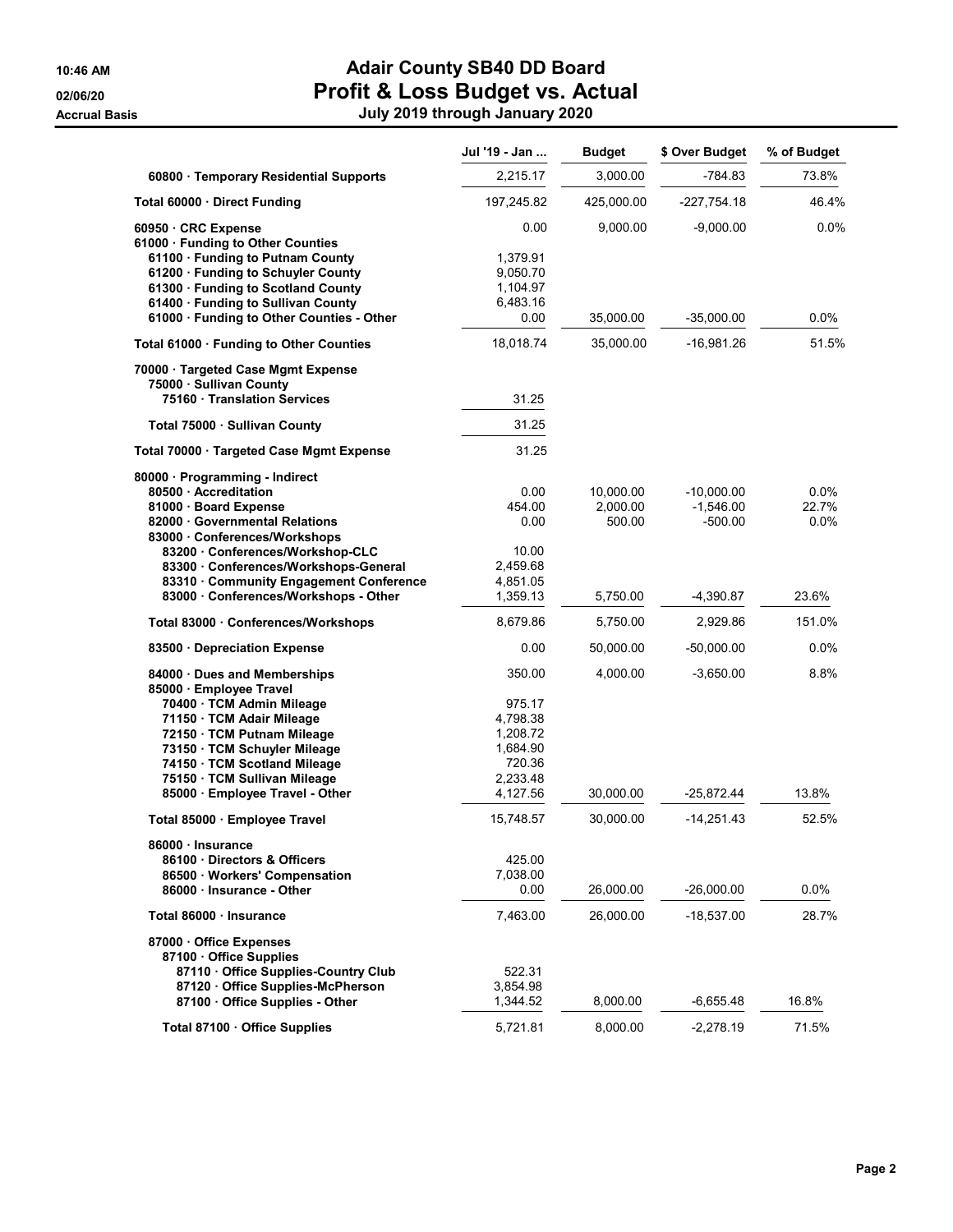**Accrual Basis** 

### 10:46 AM **Adair County SB40 DD Board** 02/06/20 **Profit & Loss Budget vs. Actual**

|  |  | July 2019 through January 2020 |
|--|--|--------------------------------|
|--|--|--------------------------------|

|                                                                                                                | Jul '19 - Jan                       | <b>Budget</b> | \$ Over Budget | % of Budget |
|----------------------------------------------------------------------------------------------------------------|-------------------------------------|---------------|----------------|-------------|
| 87200 · Postage<br>87210 · Postage-General<br>87220 · Postage-TCM<br>87200 Postage - Other                     | 683.20<br>482.19<br>0.00            | 2,000.00      | $-2,000.00$    | $0.0\%$     |
| Total 87200 · Postage                                                                                          | 1,165.39                            | 2,000.00      | $-834.61$      | 58.3%       |
| 87300 Advertising/Marketing                                                                                    | 335.00                              | 3,000.00      | $-2,665.00$    | 11.2%       |
| 87400 Copier<br>87420 Copier-McPherson<br>87400 · Copier - Other                                               | 3,384.48<br>0.00                    | 4,500.00      | -4,500.00      | $0.0\%$     |
| Total 87400 · Copier                                                                                           | 3,384.48                            | 4.500.00      | -1,115.52      | 75.2%       |
| 87450 · Employee Retention/Appreciation<br>87700 Building Maintenance<br>87710 Janitorial                      | 1,696.31                            | 3,500.00      | $-1,803.69$    | 48.5%       |
| 87711 · Janitorial-Country Club<br>87712 · Janitorial-McPherson                                                | 3,220.24<br>6,298.63                |               |                |             |
| Total 87710 · Janitorial                                                                                       | 9,518.87                            |               |                |             |
| 87720 Lawn Care<br>87721 · Lawn Care-Country Club<br>87722 · Lawn Care-McPherson                               | 750.00<br>210.00                    |               |                |             |
| Total 87720 · Lawn Care                                                                                        | 960.00                              |               |                |             |
| 87730 · Snow Removal<br>87731 · Snow Removal-Country Club<br>87732 · Snow Removal-McPherson                    | 307.50<br>192.50                    |               |                |             |
| Total 87730 · Snow Removal                                                                                     | 500.00                              |               |                |             |
| 87700 · Building Maintenance - Other                                                                           | 4,850.00                            | 20,000.00     | -15,150.00     | 24.3%       |
| Total 87700 · Building Maintenance                                                                             | 15,828.87                           | 20,000.00     | $-4,171.13$    | 79.1%       |
| 87800 · Software & Technology<br>87820 Soft & Tech-McPherson<br>87800 · Software & Technology - Other          | 8,632.00<br>22,620.00               | 55,000.00     | -32,380.00     | 41.1%       |
| Total 87800 · Software & Technology                                                                            | 31,252.00                           | 55,000.00     | -23,748.00     | 56.8%       |
| Total 87000 · Office Expenses                                                                                  | 59,383.86                           | 96,000.00     | $-36,616.14$   | 61.9%       |
| 87500 · Personnel<br>51000 CLC Personnel<br>51100 · CLC Center Salary Expense                                  | 39,853.69                           |               |                |             |
| Total 51000 · CLC Personnel                                                                                    | 39,853.69                           |               |                |             |
| 66000 · Payroll Expenses<br>66500 · Salary Sick<br>66700 · Salary Vacation<br>66000 · Payroll Expenses - Other | 15,569.60<br>27,417.36<br>41,399.31 |               |                |             |
| Total 66000 · Payroll Expenses                                                                                 | 84,386.27                           |               |                |             |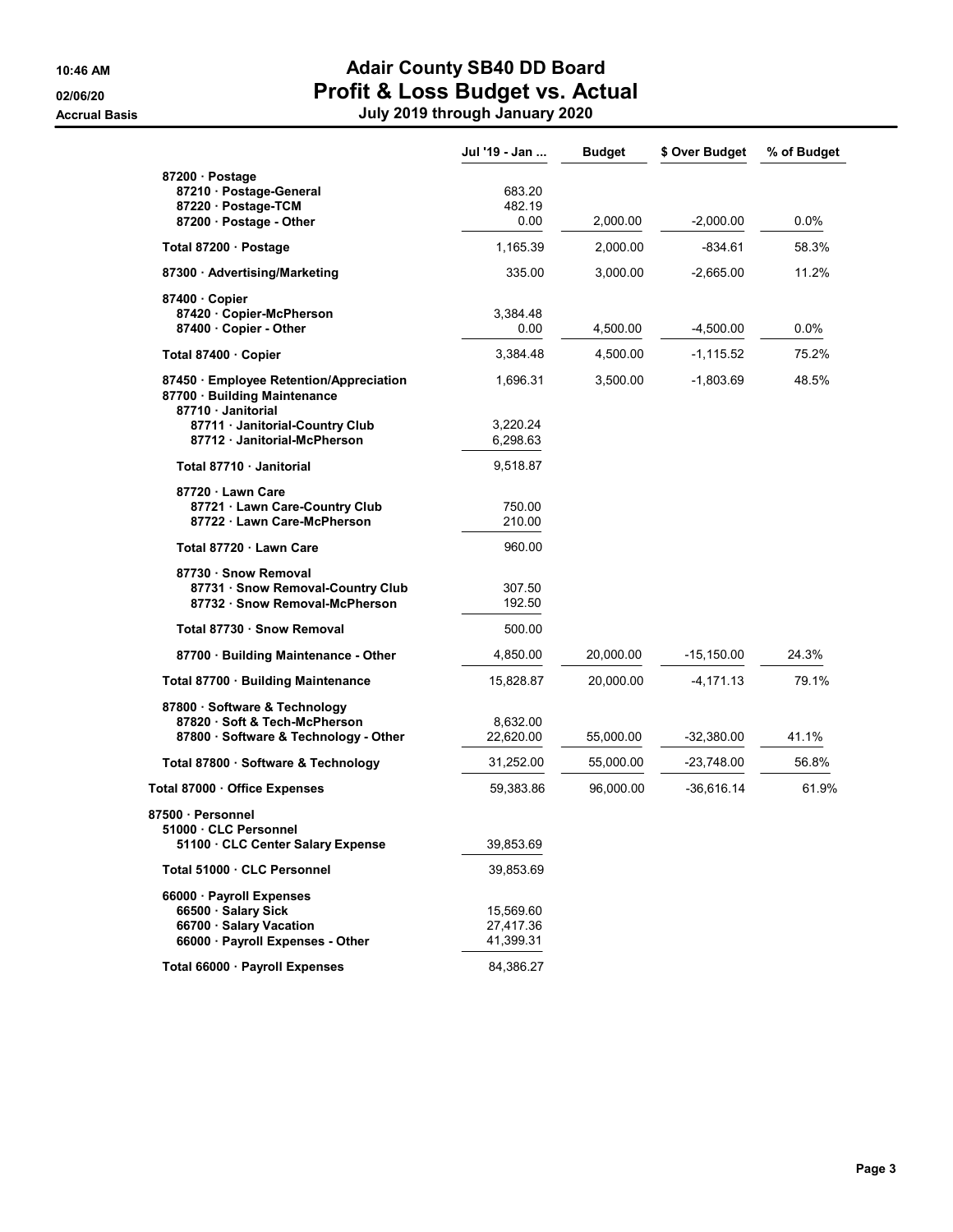#### 10:46 AM **Adair County SB40 DD Board** 02/06/20 **Profit & Loss Budget vs. Actual** Accrual Basis July 2019 through January 2020

|                                                                                                                                                                                          | Jul '19 - Jan                                                      | <b>Budget</b>                    | \$ Over Budget                            | % of Budget                 |
|------------------------------------------------------------------------------------------------------------------------------------------------------------------------------------------|--------------------------------------------------------------------|----------------------------------|-------------------------------------------|-----------------------------|
| 70300 TCM Admin Salary<br>71110 · TCM Adair Salary Expense<br>71115 · TCM Adair Overtime<br>72110 TCM Putnam Salary Expense<br>73110 · TCM Schuyler Salary Expense                       | 64,608.16<br>185,498.74<br>295.93<br>11,425.36<br>21,496.32        |                                  |                                           |                             |
| 74110 · TCM Scotland Salary Expense<br>75110 · TCM Sullivan Salary Expense<br>87510 Salary Expense<br>87540 · Employee Benefits<br>87550 · Unemployment Tax<br>87500 - Personnel - Other | 8,686.25<br>24,963.74<br>95,012.49<br>153,835.34<br>535.51<br>0.00 | 1,233,127.23                     | -1,233,127.23                             | $0.0\%$                     |
| Total 87500 · Personnel                                                                                                                                                                  | 690,597.80                                                         | 1,233,127.23                     | -542,529.43                               | 56.0%                       |
| 88000 Professional Services<br>88100 Audit<br>88200 · Legal Services<br>88300 Consulting                                                                                                 | 0.00<br>345.00<br>0.00                                             | 3,900.00<br>2,000.00<br>1,000.00 | $-3,900.00$<br>$-1,655.00$<br>$-1,000.00$ | $0.0\%$<br>17.3%<br>$0.0\%$ |
| Total 88000 · Professional Services                                                                                                                                                      | 345.00                                                             | 6,900.00                         | $-6,555.00$                               | 5.0%                        |
| 88500 Training<br>76000 · TCM Training<br>88500 Training - Other                                                                                                                         | 680.30<br>4.172.03                                                 | 15,000.00                        | -10,827.97                                | 27.8%                       |
| Total 88500 · Training                                                                                                                                                                   | 4,852.33                                                           | 15,000.00                        | $-10,147.67$                              | 32.3%                       |
| 89000 Utilities<br>89100 · Electricity<br>89110 · Electricity-Country Club<br>89130 · Electricity-314 E McPherson<br>89100 · Electricity - Other                                         | 1,085.29<br>2,719.99<br>0.00                                       | 7,000.00                         | $-7,000.00$                               | 0.0%                        |
| Total 89100 · Electricity                                                                                                                                                                | 3,805.28                                                           | 7,000.00                         | $-3,194.72$                               | 54.4%                       |
| 89200 Gas<br>89210 · Gas-Country Club<br>89220 Gas-McPherson<br>89200 Gas - Other                                                                                                        | 264.73<br>359.20<br>0.00                                           | 2,500.00                         | $-2,500.00$                               | $0.0\%$                     |
| Total $89200 \cdot Gas$                                                                                                                                                                  | 623.93                                                             | 2,500.00                         | $-1,876.07$                               | 25.0%                       |
| 89300 Trash<br>89310 · Trash-Country Club<br>89320 · Trash-McPherson<br>89300 Trash - Other                                                                                              | 589.06<br>526.83<br>0.00                                           | 2,000.00                         | $-2,000.00$                               | 0.0%                        |
| Total 89300 · Trash                                                                                                                                                                      | 1,115.89                                                           | 2,000.00                         | $-884.11$                                 | 55.8%                       |
| 89400 · Telephone & Internet<br>70250 TCM On Call Phone<br>89410 · Telephone & Internet-Country CI<br>89420 · Telephone & Internet-McPherson                                             | 1,078.48<br>1,152.90<br>6,254.68                                   |                                  |                                           |                             |
| 89400 · Telephone & Internet - Other                                                                                                                                                     | 0.00                                                               | 11,000.00                        | $-11,000.00$                              | 0.0%                        |
| Total 89400 · Telephone & Internet                                                                                                                                                       | 8,486.06                                                           | 11,000.00                        | -2,513.94                                 | 77.1%                       |